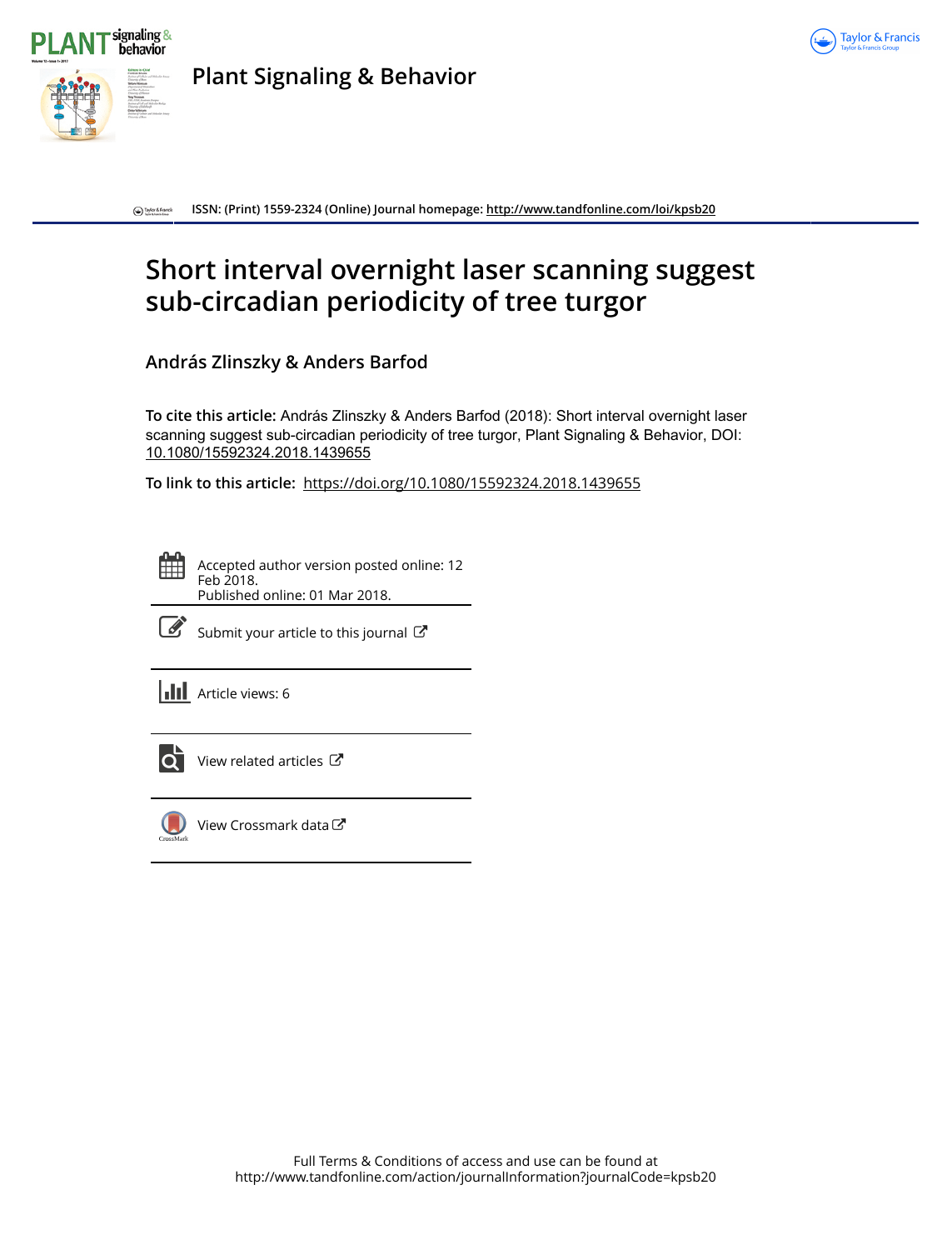# ARTICLE ADDENDUM

Check for updates

Taylor & Francis Taylor & Francis Group

# Short interval overnight laser scanning suggest sub-circadian periodicity of tree turgor

András Zlinszky<sup>[a,b](#page-1-0)</sup> [a](#page-1-0)nd Anders Barfod<sup>a</sup>

<span id="page-1-0"></span><sup>a</sup>Ecoinformatics and Biodiversity Section, Department of Bioscience, Aarhus University, Aarhus, Denmark; <sup>b</sup>Balaton Limnological Institute, Centre for Ecological Research, Hungarian Academy of Sciences, Tihany, Hungary

#### ABSTRACT

A recent study by Zlinszky et al., $1$  uses high-resolution terrestrial laser scanning to investigate the variability of overnight movement of leaves and branches in vascular plants. This study finds among others that the investigated plants show periodic movements of around one centimetre in amplitude and 2–6 hour periodicity. Sub-circadian process dynamics of plants were so far not in focus of research, but here we compare the findings with other published cases of short-term periodicity in leaf turgor, sap flow and especially trunk diameter. Several authors have noted overnight variations in these parameters within periods of several hours and in absence of environmental changes with similar dynamics. We revisit the unknown questions of short-term plant movement and make a suggestion for future research.

ARTICLE HISTORY

Received 17 January 2018 Accepted 1 February 2018

#### **KEYWORDS**

Plant movement; xylem water transport; trunk diameter variations; circadian rhythm; turgor pressure; chronobiology

<span id="page-1-5"></span><span id="page-1-4"></span><span id="page-1-3"></span><span id="page-1-2"></span>Reversible plant movements in response to external stimuli are commonly referred to as nastic, whereas the term tropism is reserved for growth responses that enable plants to curve their organs relative to a directional stimulus. Darwin studied both phenomena in detail assisted by his son Francis and published the results in the book, The Power of Movement in Plants, one of his last publications.<sup>[2](#page-2-1)</sup> Since then the subject has fascinated plant morphologists and plant physiologists alike. Most often plant movement is studied at the organ level but Puttonen et  $a_{n}^{3}$  $a_{n}^{3}$  $a_{n}^{3}$  used repeated terrestrial laser scanning to quantify changes in the overall crown shape of two independently sampled Birch (Betula pendula) trees. This technique uses travel time of a laser signals to calculate distances between the laser source and the target object. $4$  It yields up to sub-centimeter precision, threedimensional models (termed point clouds) of the target object with resolutions of at least one point for every few square centimeters. Recently, Zlinszky et al., $<sup>1</sup>$  $<sup>1</sup>$  $<sup>1</sup>$  scanned 22 small-sized trees</sup> simultaneously in an overnight experiment aimed to reveal the variation of circadian leaf movements across the vascular plants. To account for local movements the point cloud was divided into height intervals comprising equal counts of points (percentiles). As surrogate for canopy movement the average vertical movement of all points within each percentile was quantified. The resulting dataset showed great variety in vertical movement patterns, which we ascribe to combinations of three separate phenomena: 1) true circadian movement (sleep), occurring in diurnal cycles, 2) non-cyclic unidirectional movement (drift), comprising continuous movement in either upward or downward direction, and 3) short-term cycles of movement with periods extending from two to six hours (oscillation). We attribute the differences recorded in nocturnal crown movement in this study to variation in the respective contributions from the three vertical movement types as

defined here. The results suggest that phylogenetic relationship as well anatomical features may determine shared patterns, but more data points are needed before a final conclusion can be drawn.

Judging from the plant physiological evidence neither unidirectional change in canopy shape, nor circadian canopy movement are surprising, since changes in turgor pressure are expected to produce variations in leaf position and therefore canopy shape,<sup>[5](#page-3-2)</sup> and both unidirectional and circadian changes in turgor pressure are known to occur. However, turgor pressure that changes in cycles shorter than 24 hours has to our best knowledge not been observed before in plants. In the experiment conducted by Zlinszky et al., $<sup>1</sup>$  $<sup>1</sup>$  $<sup>1</sup>$  we rule out any role</sup> of temperature, humidity, light and wind since these were controlled for and constantly monitored. Furthermore, since the short-term oscillations recorded in individual trees were not in synchronization, we assume that the differences recorded in between species were not directly produced by environmental factors and are rather an indication of an active or passive process taking place in the plants themselves. Drawing on the most recent findings we will in the following discuss the mechanisms underlying short-term nocturnal plant movement that hopefully will inspire new directions for future research.

<span id="page-1-6"></span><span id="page-1-1"></span>Fluctuations of leaf or branch position are related to changes in turgor pressure cascading across the canopy<sup>[6](#page-3-3)</sup> but also influenced by the physical properties of the trunk, branches and leaves. Zlinszky et al., $\frac{1}{1}$  $\frac{1}{1}$  $\frac{1}{1}$  observed that the amplitude of movement is lower in sclerophyllous leaves, presumably due to their high content of lignin, which makes them less flexible. Metabolic processes that lead to periodic fluctuations in the concentration of osmotically active solutes in the cytoplasma of living cells embedded in the xylem may explain changes in turgor pressure in absence of light and associated movement. A new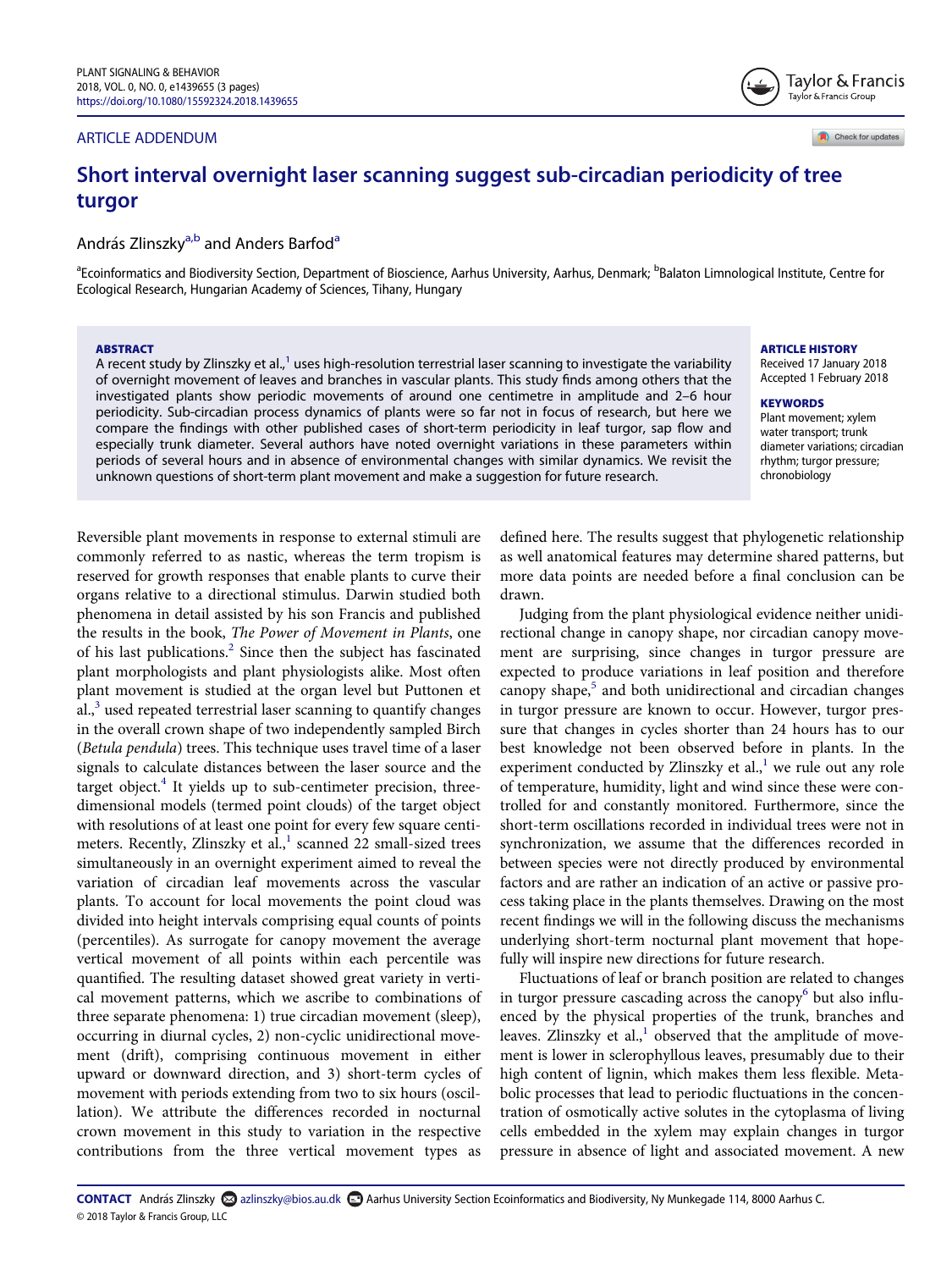<span id="page-2-5"></span><span id="page-2-2"></span>understanding is emerging from the complex relationship between the biotic and abiotic transport systems in trees.<sup>[7](#page-3-4)</sup> Clearly rays play an important role in radial solute transport in trees and may cause gradual changes in water potential in response to environmental factors $8$  as well as internal regulation.

<span id="page-2-18"></span><span id="page-2-16"></span><span id="page-2-15"></span><span id="page-2-11"></span><span id="page-2-6"></span><span id="page-2-3"></span>In classical plant physiology, most metabolic and transport processes are explained as relatively constant flows with negligible fluctuation in time, especially at the level of the entire plant.<sup>9[,10](#page-3-7)</sup> Even current tree water transport models that take diurnal changes into account do not consider fluctuations shorter than 24 hours.<sup>11</sup> The findings of Zlinszky et al.,<sup>1</sup> are interpreted as revealing short-term periodicity in turgor at the level of the whole tree overnight, when the plant is redistributing photosynthates and optimizing its capability to perform photosynthesis the following day. Periodic changes in the turgor pressure of single cells may possibly be a result of changes in solute concentrations, which, at the cell level, are a consequence of internal processes such as carbon storage, transport across membranes or cytoplasmic flow through plasmodesmata<sup>12</sup> or at the scale of multiple cells influenced by the transport of metabolites. At the tissue level adjacent gradients in turgor pressure are formed by concerted osmoregulation.<sup>13</sup> This may involve both active transport against a concentration gradient and conversion of carbohydrates into osmotically inert forms such as starch. To our best knowledge short-term regulation of turgor pressure has never been identified for which reason we can only speculate on the ecophysiological implications and significance for the fitness of the plant. A few observations have been published of fluctuations in turgor pressure of leaf patches, which are somehow reminiscent of our find-ings for entire trees.<sup>14,[15](#page-3-12)</sup>

<span id="page-2-19"></span><span id="page-2-17"></span><span id="page-2-14"></span><span id="page-2-13"></span><span id="page-2-12"></span><span id="page-2-10"></span><span id="page-2-9"></span><span id="page-2-8"></span><span id="page-2-7"></span><span id="page-2-4"></span>We find it likely that regulation of hydraulic pressure gradients in the secondary xylem, most probably in concerted action with the adjacent live tissues may be responsible for the shortterm canopy movements observed in our study. Minute fluctuations overnight in tree stem diameter, water transport speed, or water potential have been widely reported on in the scientific literature.<sup>16-19</sup> Typically these phenomena are considered of minor role only and not the subject of an elaborated discussion. Based on our results we suggest that canopy movements reflect cycles of a hitherto unknown pumping mechanism, which causes reversible volume changes of the live cells embedded in the xylem similar to the suggestion of Török,<sup>[20](#page-3-14)</sup> which proposes that solutes move in pulses instead of a constant steady-state flow along a network of tubular xylem vessels. We suppose that the aquaporins situated in the membranes of the paratracheal parenchyma cells surrounding the vessel may play an important role in generating these pulses. They are known to perform various transport and signalling functions and are probably crucial for plants' ability to respond to environmental stimuli.<sup>13</sup> They are for example known to play a key role in the hydraulic regulation in roots where water uptake and delivery to shoots requires transport through living tissues, and have been demonstrated to be capable of rapid changes influencing radial transport.<sup>21</sup> More studies are needed to establish a relationship between the minute changes occurring in stem diameter on one hand, and shape changes of the living cells in the xylem on the other hand. If indeed water transport takes place in pulses between sections of the trunk, it would only have to counteract the hydrostatic

pressure corresponding to the height of a given section and not the hydrostatic pressure of the entire height of the tree, an issue that has been the subject of much discussion.<sup>[10](#page-3-7)</sup>

Zlinszky et al. $<sup>1</sup>$  $<sup>1</sup>$  $<sup>1</sup>$  as well as Puttonen et al. $<sup>3</sup>$  $<sup>3</sup>$  $<sup>3</sup>$  recorded several</sup></sup> examples of oscillation being synchronized across the whole plant, but also cases where the upper and lower branches of a tree or shrub move in opposite directions, which could be ascribed to pulses in turgor pressure travelling through the tree. Unfortunately, neither trunk diameter nor sap flow was measured in the two mentioned experiments.

Diurnal variations in stem diameter are typically explained by changes in the water potential within the stem.<sup>22,[23](#page-3-17)</sup> Such variations are typically attributed to the phloem, but it has been shown that the xylem is also capable of reversible changes in diameter in rela-tion to water pressure, especially if not strongly lignified.<sup>24[,25](#page-3-19)</sup> Interestingly Cocozza et al.,<sup>26</sup> report overnight periodic fluctuations of 2–3 hours of both sap flux density and stem radius on olive trees (Olea europaea) and similarly Pesonenet al.,<sup>18</sup> showed overnight fluctuation of stem girth in Norway spruce (Picea abies). Raschi et al.,<sup>19</sup> demonstrated cyclic variations in sap flow overnight in some species of Oak, and De Schepper and Steppe<sup>9</sup> measured overnight sap flow fluctuations that were unaccounted for by their model. Chan et al.<sup>27</sup> also observed a "shorter variation last(ing) for only a few hours around pre-dawn" in stem diameter growth, which they attributed to water potential fluctuations in the trunk. The study of Zlinszky et al., $\frac{1}{2}$  opens up for new research into sub-diurnal temporal dynamics of plants and how this phenomenon relates to transport of solutes and signalling within the tree. A question outstanding is whether the identified pulses affect the entire tree at one point in time or whether they travel up the stem in waves. We suggest a simple experiment performed with several dendrometers placed at various heights along the same woody stem, similar to Zweifel et al.<sup>[25](#page-3-19)</sup> As study organism we suggest species of Magnolia in which we recorded the most distinct sub-circadian cyclic movements of the crown.

The observation of concerted sub-circadian periodic movement of tree leaves and branches definitely suggests some form of synchronized short-term periodicity at the level of the whole tree canopy. Previous observations of similar reversible periodicity in tree diameter and sap flow provide the first clues on how to explain this, but dedicated research is necessary in order to explain the role and mechanism of this process.

## Disclosure of potential conflicts of interest

No potential conflicts of interest were disclosed.

### Funding

This work was supported by the NKFIH Hungarian National Science fund under Grant OTKA PD 115833 and OTKA ERC\_16\_M 122670, and the Aarhus University Research Foundation Grant No. AUFF-E-2015-FLS-8-73.

# <span id="page-2-1"></span><span id="page-2-0"></span>**References**

- 1. Zlinszky A, Molnár B, Barfod A. Not all trees sleep the same-high temporal resolution terrestrial laser scanning shows differences in nocturnal plant movement. Front Plant Sci. [2017](#page-1-1);8:1814.
- 2. Darwin C, Darwin F. The power of movement in plants. London, UK: John Murray; [1880.](#page-1-2)